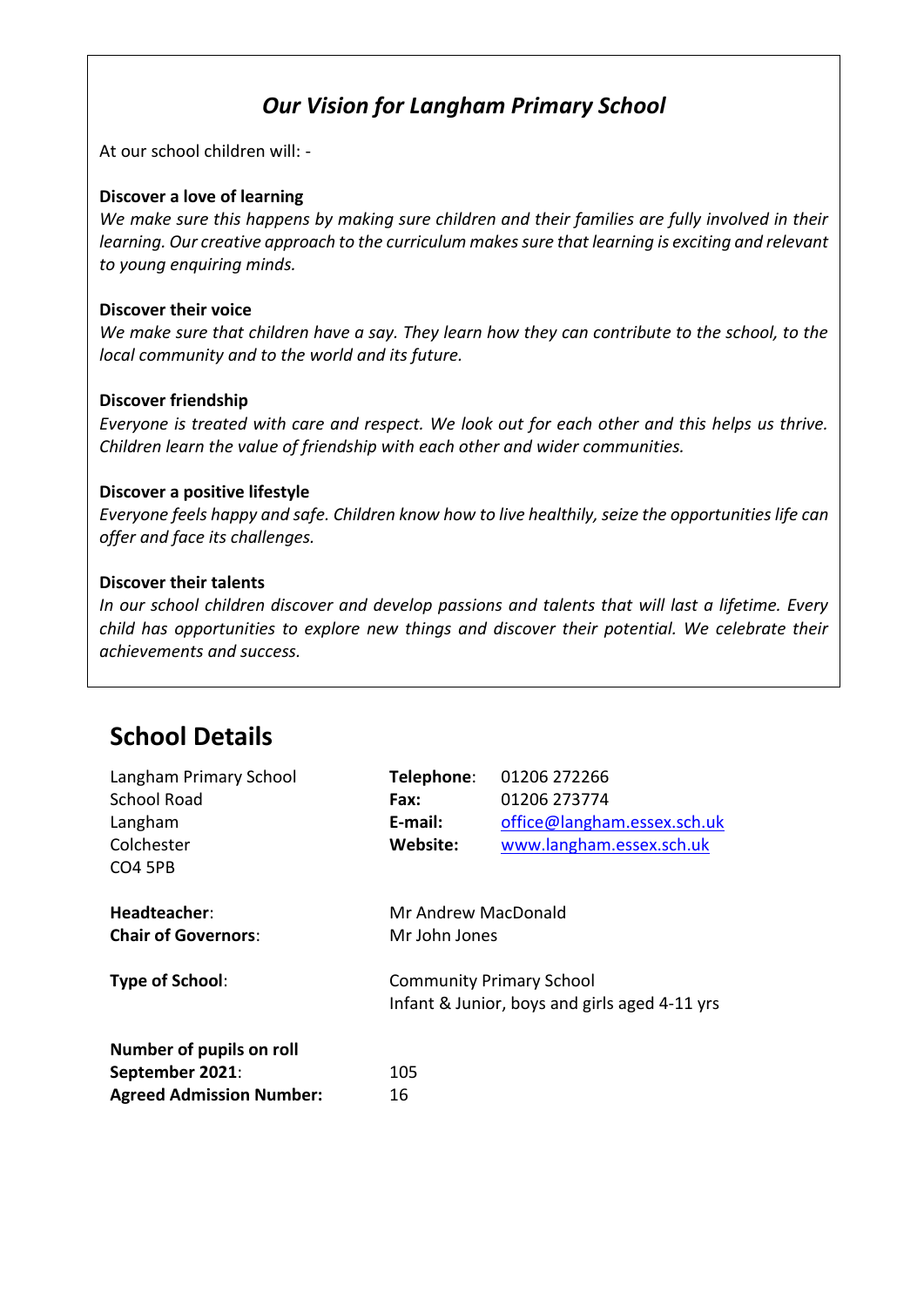

# **Our School**

Langham Primary School has served its village community since the 1850s. Since then it has grown in size with the main buildings being extended and remodelled in 1994, an Early Years play area added in 2002 and a complete new hall and classroom built in 2005. The school now serves a much wider community with pupils drawn from North Colchester as well as the local area.

## **Admissions**

Admission to Langham Primary is in accordance with the Education Authority's policy. This is set out in the booklet entitled "Primary Education in Essex" which is published annually and is available from Essex County Council and online [https://www.essex.gov.uk/Education-](https://www.essex.gov.uk/Education-Schools/Schools/Admissions/Pages/Admissions.aspx)[Schools/Schools/Admissions/Pages/Admissions.aspx](https://www.essex.gov.uk/Education-Schools/Schools/Admissions/Pages/Admissions.aspx)

Pupils enter our Reception class in the September of the academic year that they reach the age of 5. We have an induction programme for children starting school which takes place in the summer term before they join reception class. This starts with our reception teacher making pre-school visits to meet the children in an environment they are already familiar with after which pupils are invited to attend up to four sessions in the half-term prior to joining our school. Parents of all new entrants are invited to a special introduction evening in order to meet the Headteacher, governors and representatives of the Friends of Langham School (FOLS).

At the beginning of the autumn term, we advocate a "staggered start", whereby for the first week all reception pupils are part-time. We then build this up over a couple of weeks which allows children time to adjust and get used to doing five full days at school.

**Come and visit our school, you are very welcome.** Arrangements can be made to visit our school by appointment with the Headteacher, who will be pleased show you around and provide further information. Please contact the school office to make an appointment. We also arrange open mornings for reception admissions in the autumn term. Details of these can be found on our website.

# **Wider School Community**

We continue to nurture strong links with Langham Pre-School, which the majority of our Reception pupils attend prior to transfer.

We are also fully involved in the Stour Education Partnership. This is a group of six primary schools in the locality with the focus on supporting the best possible education for all children attending a school in the partnership. We liaise with the secondary schools that our pupils go on to attend including the Gilberd and East Bergholt. We have well established links with the Grammar School.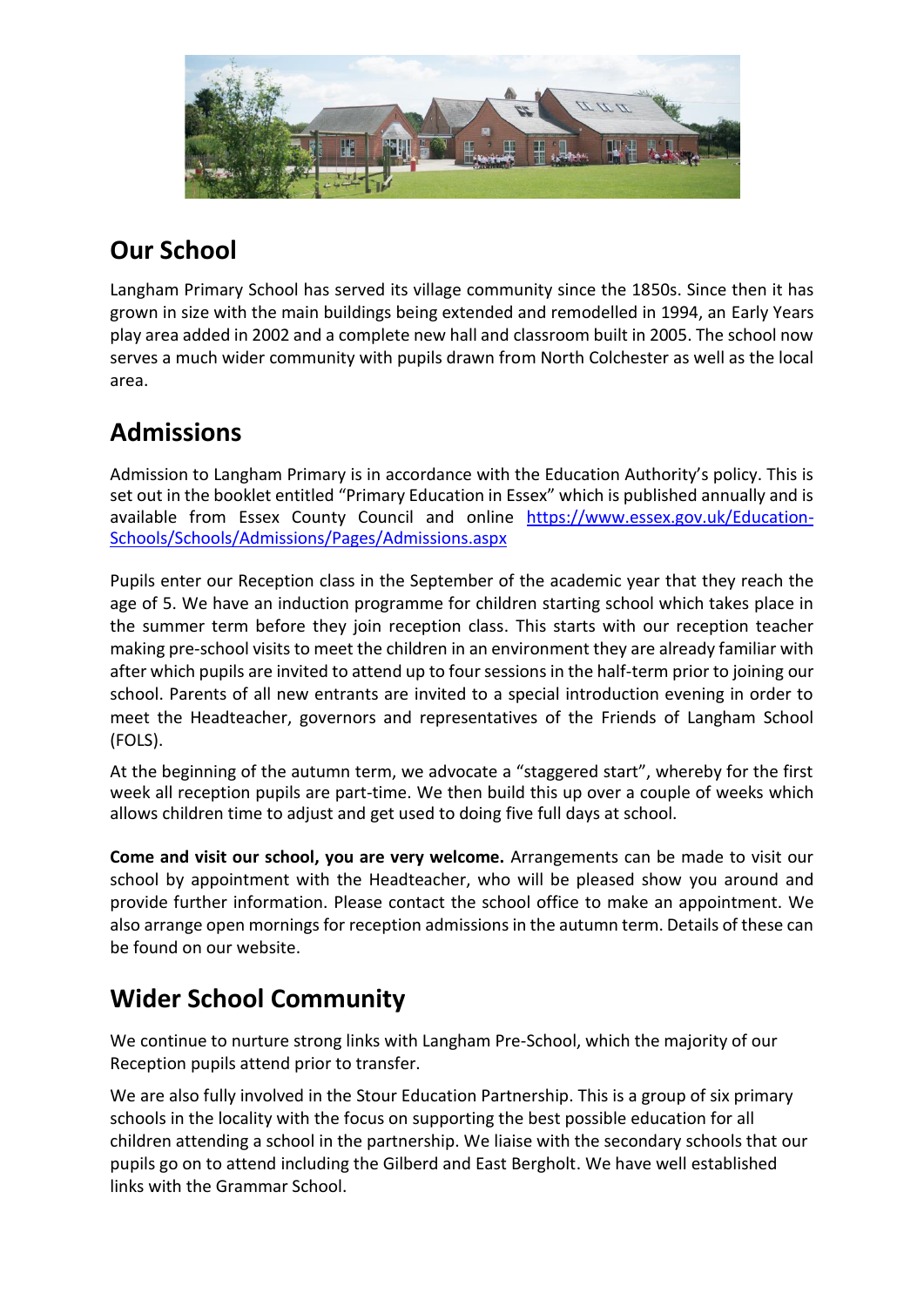## **The School Day**

The school gates are opened at 8:35 a.m. to allow the children to come straight into school and be ready for registration at 8:45 a.m.

For the first half term, new reception children come into school with their parents/carers. In other classes, as the children get older, we expect them to take responsibility for getting themselves organised and ready for learning and make their own way to their class from the school gate.

Classes 1 and 2 (Foundation & Key Stage 1) Morning: 8:45 a.m. to 12:00 p.m. Afternoon: 1:00 p.m. to 3:00 p.m.

Classes 3 and 4 (Key Stage 2) Morning: 8:45 a.m. to 12:15 p.m. Afternoon: 1:00 p.m. to 3:00 p.m.

Key stage 1 children have an additional break of 15 minutes in the afternoon.

For the foreseeable future, Key Stage 2 children leave their classroom at 3:05 in order to ease congestion at the school gate.

### **Organisation of classes** (September 2021)

We have four classes that are grouped according to children's ages. The staff members in class are listed below: -

### **KEY STAGE 1**

#### *Class 1 – Reception*

Teacher – Mrs Arter Teaching Assistant/ Higher Level Teaching Assistant - Mrs Nunn

### *Class 2 - Years 1 & 2*

Teachers – Mrs Neale (Mon - Thurs) & Mrs Middlebrook (Fri) Teaching Assistant – Mrs Maskell/ Mrs Dhanraj Learning Support Assistant- Miss Grimshaw

### **KEY STAGE 2**

#### *Class 3 - Years 3 & 4*

Teacher – Mrs Dawes Teaching Assistants – Mrs Harrow (Mon-Weds)/ Mrs Dhanraj (Thurs/ Friday)

> *Class 4 - Year 5 & 6* Teacher – Mrs Deller Teaching Assistant – Mrs Holdbrook (Mon-Thurs) Learning support assistant – Mrs Cowie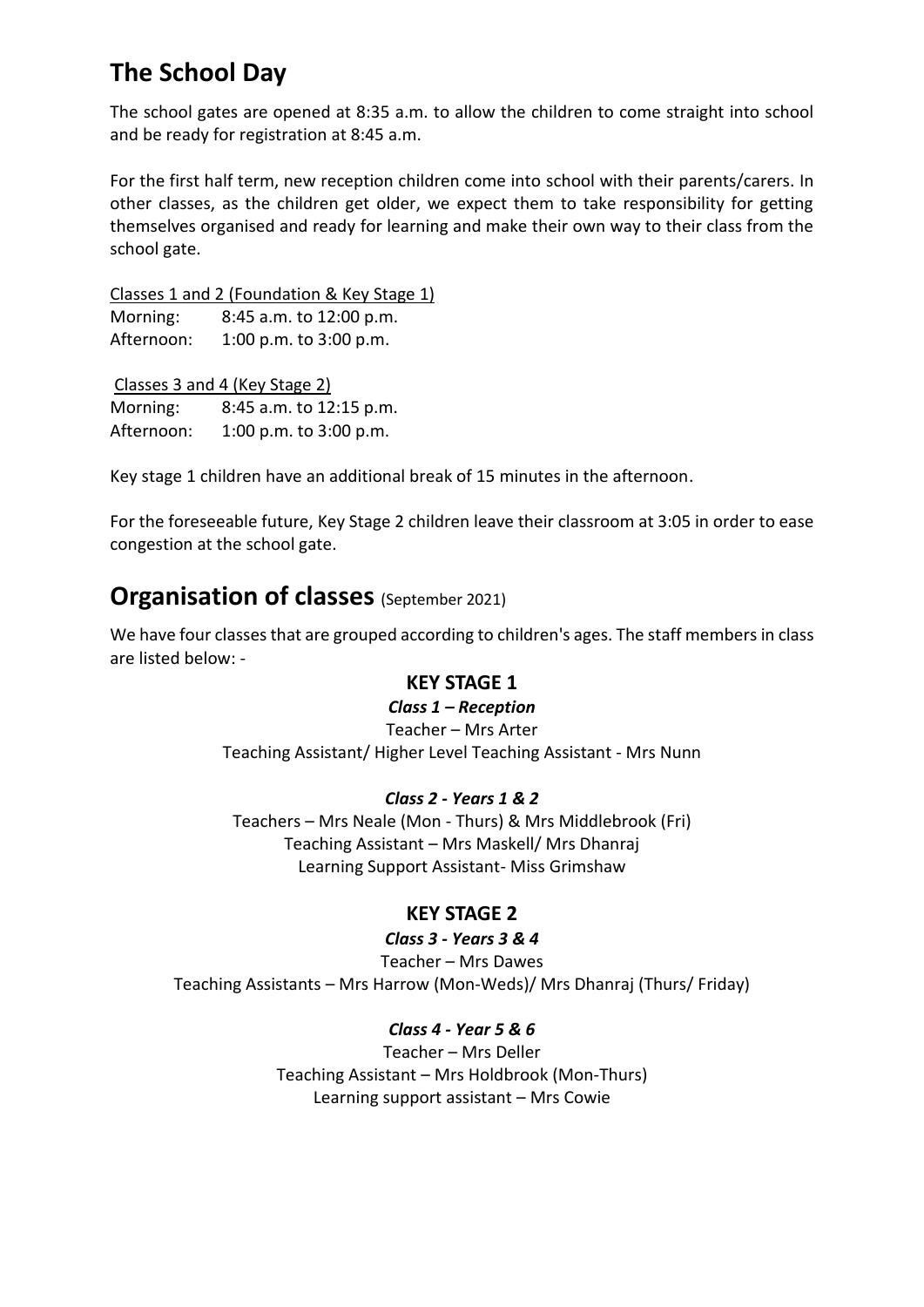### **Other Members of Staff**

Here at Langham Primary everyone will be working to ensure your child receives the best education possible.

| Mr MacDonald       |
|--------------------|
| Mrs Hobson         |
| Mr Hobday          |
| Mrs Hobday         |
| <b>Mrs Maskell</b> |
| Mrs Holdbrook      |
| Mrs Dhanraj        |
| <b>Mrs Bastow</b>  |
| Mrs Finch          |
|                    |

### **Our Governors**

Our governing body is fully committed to the school's aims and works in partnership with the Headteacher and staff to make these a reality.

The governing body consists of:

| Mr Andrew MacDonald    | Headteacher                 |
|------------------------|-----------------------------|
| Mr Colin Wright        | <b>Clerk to Governors</b>   |
| Mr Michael Sherring    | Co-opted                    |
| Mrs Louise Rouse       | Parent                      |
| Ms Sama Jones          | Parent                      |
| Mrs Eve Oxley          | Co-opted                    |
| Mr John Jones          | Parent & Chair of Governors |
| <b>Mr Daniel Moles</b> | Parent                      |
| Mr Ian Holdbrook       | Co-opted                    |
| Mrs Claire Arter       | Staff                       |

## **Working with parents**

Working in close partnership with parents is one of the fundamental aims of Langham Primary. We believe that a positive relationship between home and school will enhance every pupil's education.

We arrange a "Meet the Teacher" session before children transition into a new class where parents can hear about any new routines and expectations. We found alternatives to this during the pandemic including virtual meetings on line and information letters. We also usually hold information sessions for parents throughout the year including a termly parents' forum, which we use to keep parents up to date with school developments.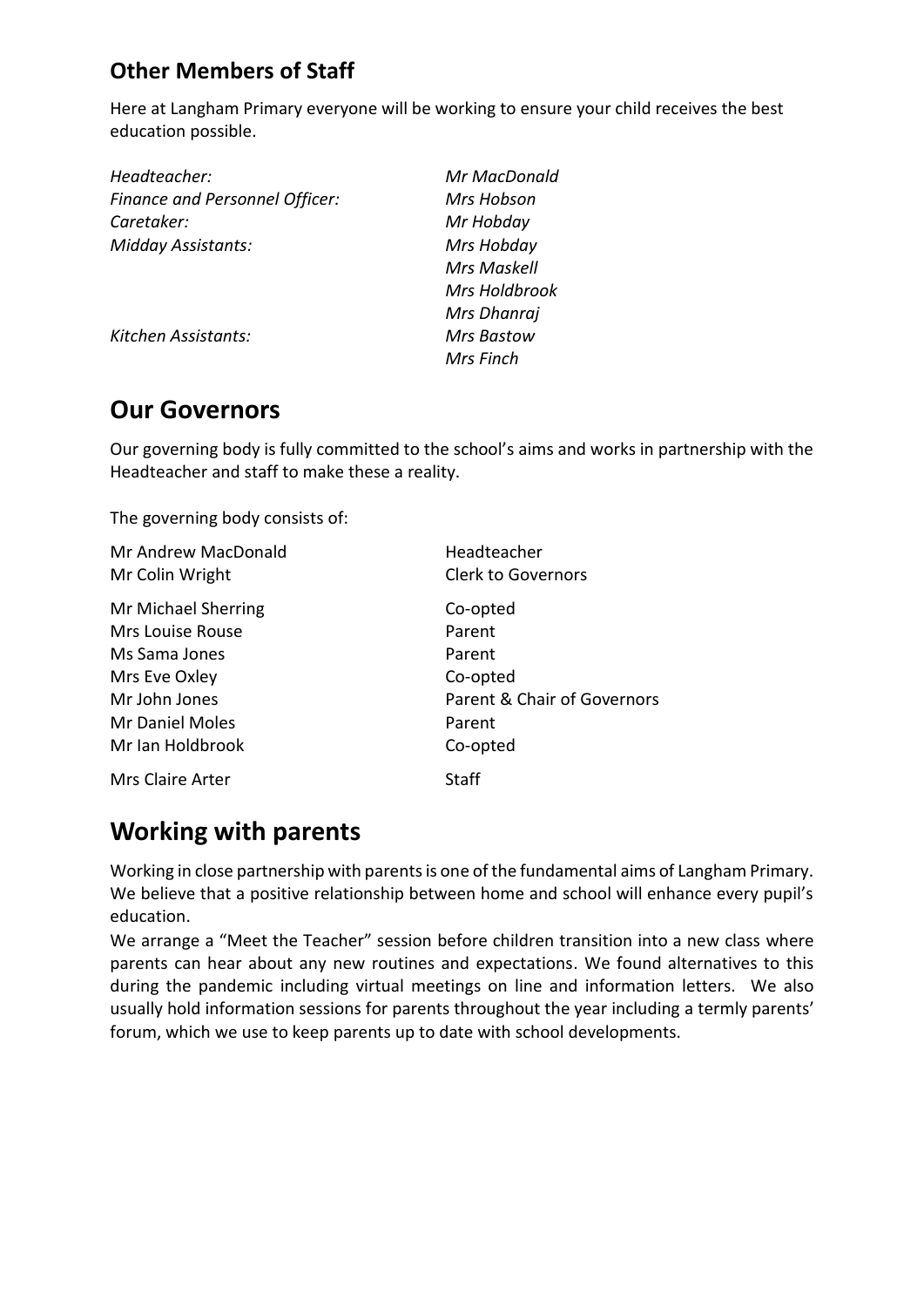### **A learning partnership**

We want to keep parents fully informed about the progress their children make in school and foster a genuine partnership. Each class has a 'link book' to maintain a dialogue throughout the year. In key stage 1 this is through a home- school diary and reading record. In Key stage 2 this is through homework books. There are parent consultation evenings in the Autumn and Spring terms, when parents discuss with the teacher how their child is progressing towards personal targets and against national curriculum expectations. A full written report is issued to parents towards the end of the summer term.

### **An exciting curriculum**

In their first year at school, children follow a curriculum designed specifically for the **Foundation Stage**. Alongside gaining a secure grounding in basic skills, children are encouraged to explore a range of themes gaining skills in speaking, listening and problem solving.



Once Reception Year has been completed, children are taught the **National Curriculum**. Here at Langham, the curriculum has been designed by our teachers to engage children's

curiosity and promote resilience and independence in learning. We do this every day in every lesson by ensuring children are expected to explore, question and apply key concepts in interesting ways.

Children gain the essential skills and knowledge they need through activities and experiences that are fun, memorable and exciting. This means that sometimes children work on projects which encompass a number of national curriculum subjects and sometimes work on blocks of specific subject content. We plan for our delivery of the curriculum in a two year rolling programme which helps to ensure an effective balance between subjects and depth in essential skills.

We want our curriculum to be as vibrant as possible so we make sure that we plan for visits and visitors to enrich and extend children's experience; provide opportunities for children to showcase their achievements and look for ways we can root their learning in the real world.

Reading is taught carefully and systematically in order that children develop skills they will need to read with fluency and understanding. Children are taught early phonic skills through 'Letters and Sounds' which provides a solid foundation for developing confident, effective readers. In Year 1 children have a national phonic screening check which enables us to make sure children are on track and quickly put measures in place if they show signs of falling behind. Children are encouraged to take home reading books to share with their parents. Classrooms are well stocked with a range of age appropriate, up to date and structured reading books to make sure children continue to love books as they continue to develop their reading skills.

### **Wider Opportunities**

We work really hard to make sure that children continue to develop in confidence and experience through opportunities beyond the National Curriculum. Each year children elect representatives from their year group to be part of the School Council. Our school council makes an important contribution to the school and help governors gain a 'child's eye view' as well as organise and run a number of fund raising and charity events. We also have a very active Eco Team, enthusiastic playground leaders and children run a healthy tuck shop for key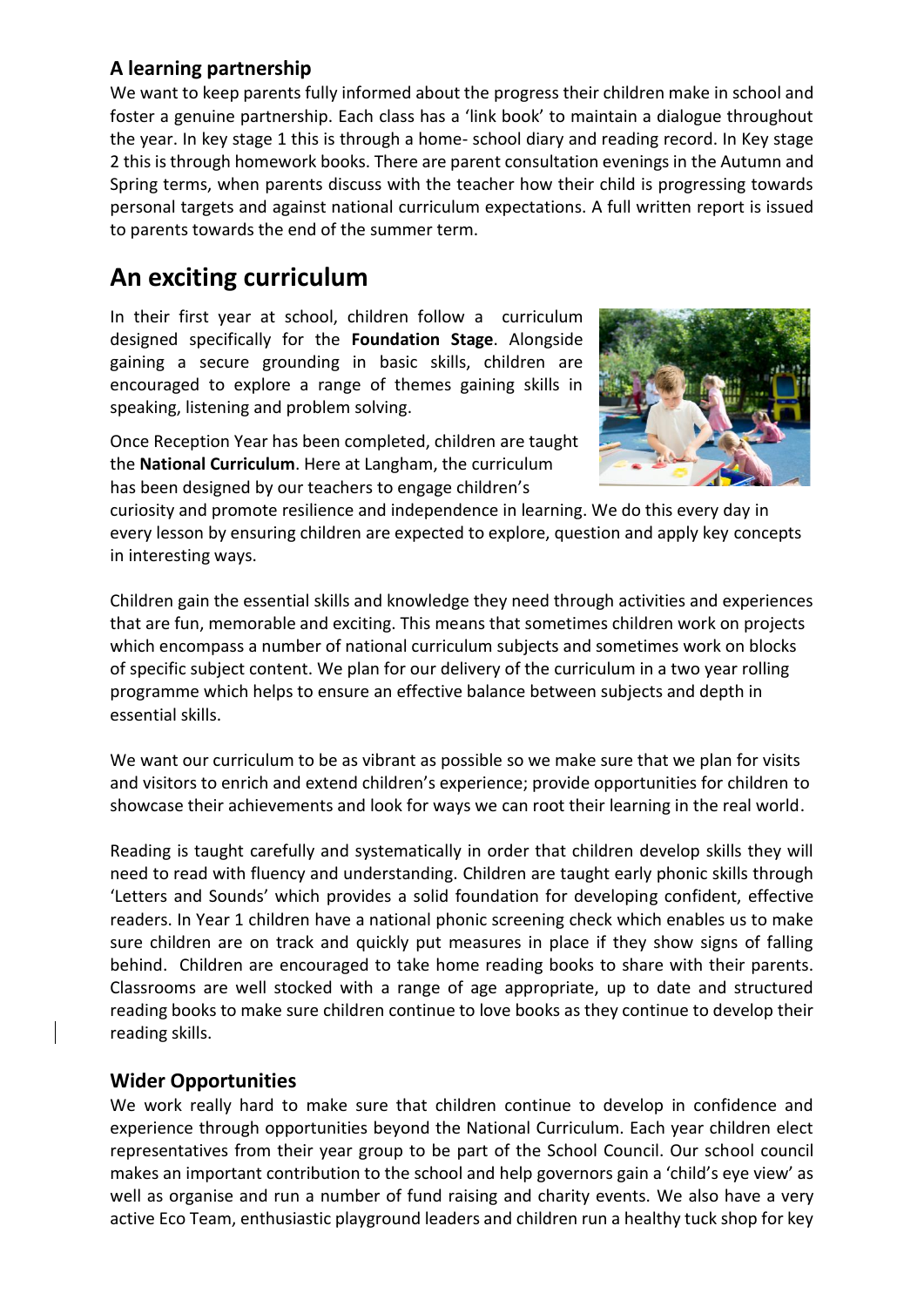stage 2 during play times. In Year 5, children are given the responsibility of being a 'buddy' to a child in Reception and accompany them for many of their Langham 'first times'. This wider involvement in the school and opportunities to take on responsibility foster a sense of community and is a real confidence builder.

We make the curriculum richer by inviting specialists to work alongside the children and visiting places related to our work. For example, we have links with the Pimlott Foundation which have provided valuable opportunities for our children to perform music in public, and last year a specialist drama teacher guided children towards staging an excellent performance of Macbeth. We like to offer a range of extra-curricular activities including football, tennis, cheer leading, gymnastics and we are very proud of our Code Club in which children learn the skill of computer programming. Children have the opportunity to learn the piano with a piano tutor or form a rock band under expert guidance from Rocksteady.

### **Health Education**

The school has achieved the Healthy Schools Award. Children are encouraged to drink water throughout the day and a filtered water dispenser is provided for children to use. Children learn about healthy lifestyles and are encouraged to make healthy choices. This includes enjoying regular exercise and eating a balanced diet. Children in Key Stage 1 are provided with fruit to eat as a snack through the day. The formal teaching of sex education occurs in Class 4 during the summer term.

### **Religious Education**

Religious Education forms part of our school curriculum with children studying Christianity and other major world religions. This follows the Essex County agreed RE syllabus. This is nondenominational and seeks to inform pupils about how religion affects the lives of all people and their beliefs.

We hold a school assembly each day. Whole school assemblies are on hold at the moment, and are delivered in class. Any parent wishing their child to be exempt from assembly is at liberty to make such a request and should inform the head teacher in writing. A suitable alternative for such pupils will be provided during assembly.



## **Meeting Individual Needs**

Children experiencing learning difficulties or disability (SEND) may need special help. In accordance with the revised SEND Code of Practice (2014) we work closely with parents to support children with SEND. Our Special Needs co-ordinator (SENCO) is Mr MacDonald. Our approach to SEND is explained in more detail in our 'School Information Report' which is available on our website[. www.langham.essex.sch.uk/policies.html](http://www.langham.essex.sch.uk/policies.html)

The school has a register of more-able pupils which is an important element of our Gifted and Talented Policy. Staff are aware of the needs of highly able children and plan accordingly.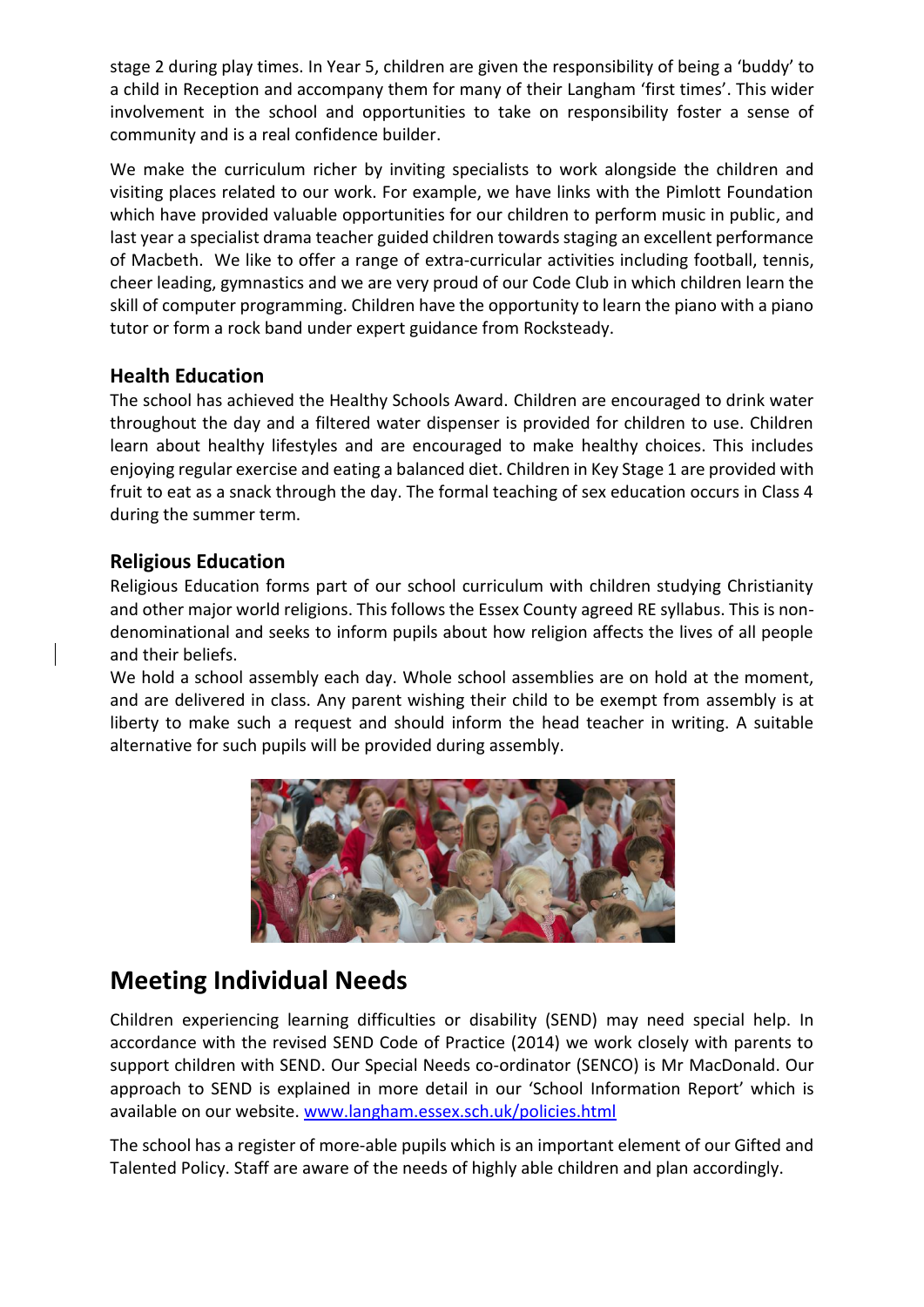# **Child Protection**

Our priorities are your child's education and their welfare. Therefore, there may be occasions when a concern about your child means that we have to consult other agencies. The procedures we follow have been laid down by the Essex Safeguarding Board in the SET (Southend, Essex, Thurrock)" procedures. If you want to know more about this procedure, please speak to the Headteacher who is the designated person for child protection or consult our **Child Protection Policy** which is published on our website. We also have a Governor, Christine Dale, who takes a lead on Safeguarding and Child Protection for the Governing Body.

## **Pastoral Care and Behaviour**

Our priority is looking after children's wellbeing and supporting their personal development. Visitors often comment on the high level of independence and good behavior displayed by children in our school. Children earn house points (sometimes called merits) which go towards personal bronze, silver and gold awards. Points also count towards house totals and the winning house is given a reward each term.

House names were chosen by pupils and relate to mythical beasts. They are:

- Phoenix (Red)
- Dragon (Green)
- Chiron (Purple)
- Pegasus (Blue)
- Griffin (Yellow)

The school has an agreed **Positive Behaviour Policy** which is published on our website. The Governing Body expects all pupils, parents and staff to adhere to the principles of this Positive Behaviour Policy. In exceptional cases, a Headteacher may exclude a child from the school. Procedures governing such exclusions and any resulting appeals may be obtained from the school office.

# **Complaints Procedure**

Our emphasis is on the partnership between home and school usually most problems can be dealt with speedily by informal means. In the first instance the child's teacher should be consulted, following which the Headteacher may become involved. However, if informal discussion does not resolve the issue, a formal complaint should be made to the governing body in line with our **Complaints Policy** which is published on our website.

# **Funding of additional activities**

Voluntary contributions are requested to help pay for any extra activities organised by the school e.g. school trips. No pupil would be omitted from any activity because his or her parents were unable to contribute but obviously these activities would not be able to take place if parents are reluctant to support them. Please speak to the school office or Mr MacDonald if you have any concerns or worries regarding payment of trips etc. as we do our utmost to accommodate alternative arrangements on an individual basis wherever possible. Our **Charging and Remissions** policy is published on our website.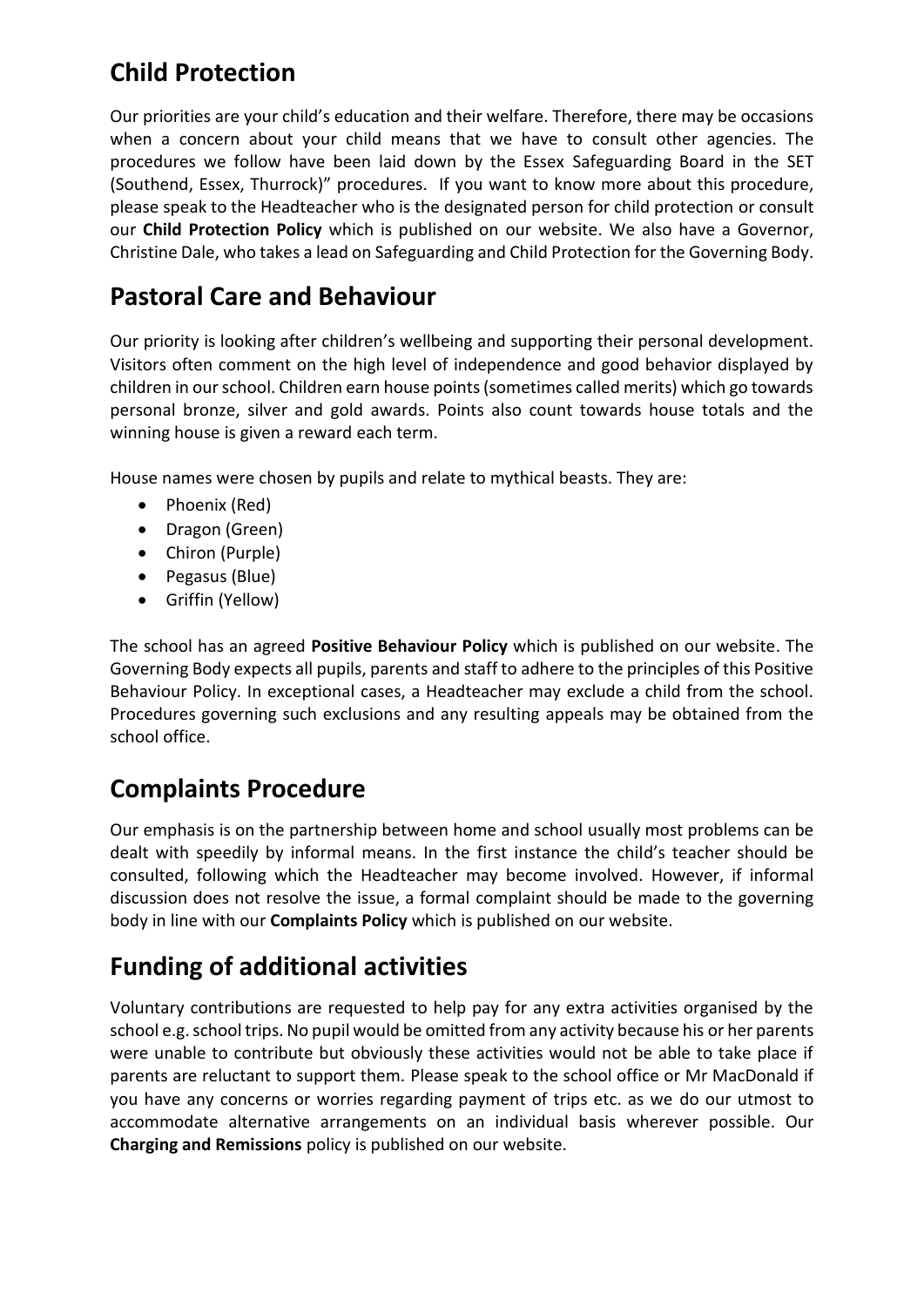## **Lunchtime**

Hot school dinners are available every day. Meals can be booked online through our school payment system called 'SchoolMoney'. Currently all children in Key Stage 1 can have a free school meal each day. For children in key stage 2 the cost is £2.30 per dinner.

The school dinner menus have a three week cycle and are changed seasonally. There is also a vegetarian option available and we have included a sample menu for you.

Alternatively, you can provide your child with a packed lunch from home. We would appreciate it if you would **NOT** include the following in a packed lunch: -

- Nuts or foods that could contains nuts.
- Glass bottles.
- Fizzy drinks.
- Sweets or chocolate bars

### **PTA: Friends of Langham School (FoLS)**

The school is very fortunate to have an enthusiastic and committed group of parents, villagers and staff called the Friends of Langham School. They give their time to organise many fund raising events such as the summer and Christmas fetes, school discos and the Langham 10k run. All of these events raise a great deal of money to directly benefit the children, so we are looking forward to getting back to normal as soon as we can safely do so. A huge achievement was providing an impressive 'shipwreck' for the children to enjoy at break times.



*A message from the FoLS*

*The Friends of Langham School (FOLS) are a group of parents and local people who work to raise funds for the school. Our aim is to enhance the children's experience of school life and help the teachers by providing additional resources which they might not otherwise receive.*

*Some of the fundraising events we organize throughout the year include the Summer Fete, school discos, the Langham 10K Run, a camp-out in the school field and the Christmas Bazaar. The children and parents alike thoroughly enjoy these events, as you can imagine.*

*We have funded the outdoor picnic benches, provided classroom equipment and contributed to the cost of transportation for school trips as well as purchasing a cooker for the kitchen area where the children can learn to bake and cook.*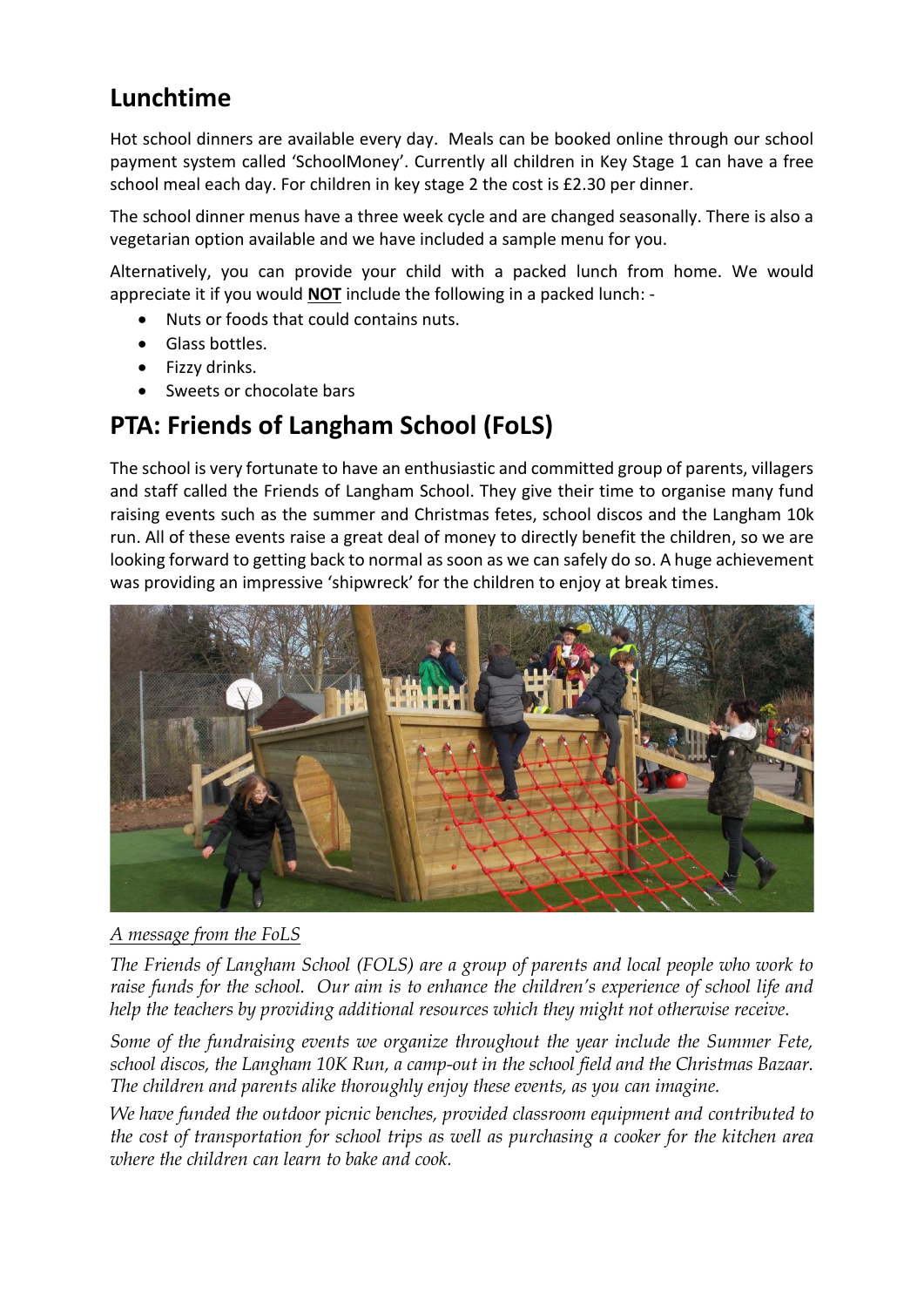*We meet up once a term and are always interested in new ideas, so do please come along. Also, keep an eye on the school notice board & newsletter for details of meetings and forthcoming events.*

# **Uniform**

All children should have a red sweatshirt or cardigan with the Langham School apple logo. The Fleeces should only be worn as an additional outdoor item and not instead of the sweatshirt or cardigan. The other uniform consists of: -

- Dark grey long trousers or shorts (in warmer weather) for boys
- Grey skirt, pinafore dress or dark grey school trousers for girls
- White shirt or blouse (white polo shirt for Reception and years 1 & 2)
- Red check dresses in warmer weather
- Black school shoes or summer sandals (no trainers please)
- School tie (years 3 to 6)

### P.E. & Outdoor Games

- Plain short sleeved shirt in house colours
- Black P.E. shorts
- Black plimsolls
- Suitable warm clothing e.g. track suit or old jumper (preferably a dark colour)
- Suitable footwear for the sport e.g. football boots or trainers (mainly key stage 2)

School uniform is available to order online and items can be delivered directly to your door or to the school for you to collect.

We ask that you clearly mark all school clothing with your child's name to ensure that any item of lost clothing can be returned to your child as soon as possible.

Children will be asked to remove earrings for P.E. so please ensure that your child is able to remove them.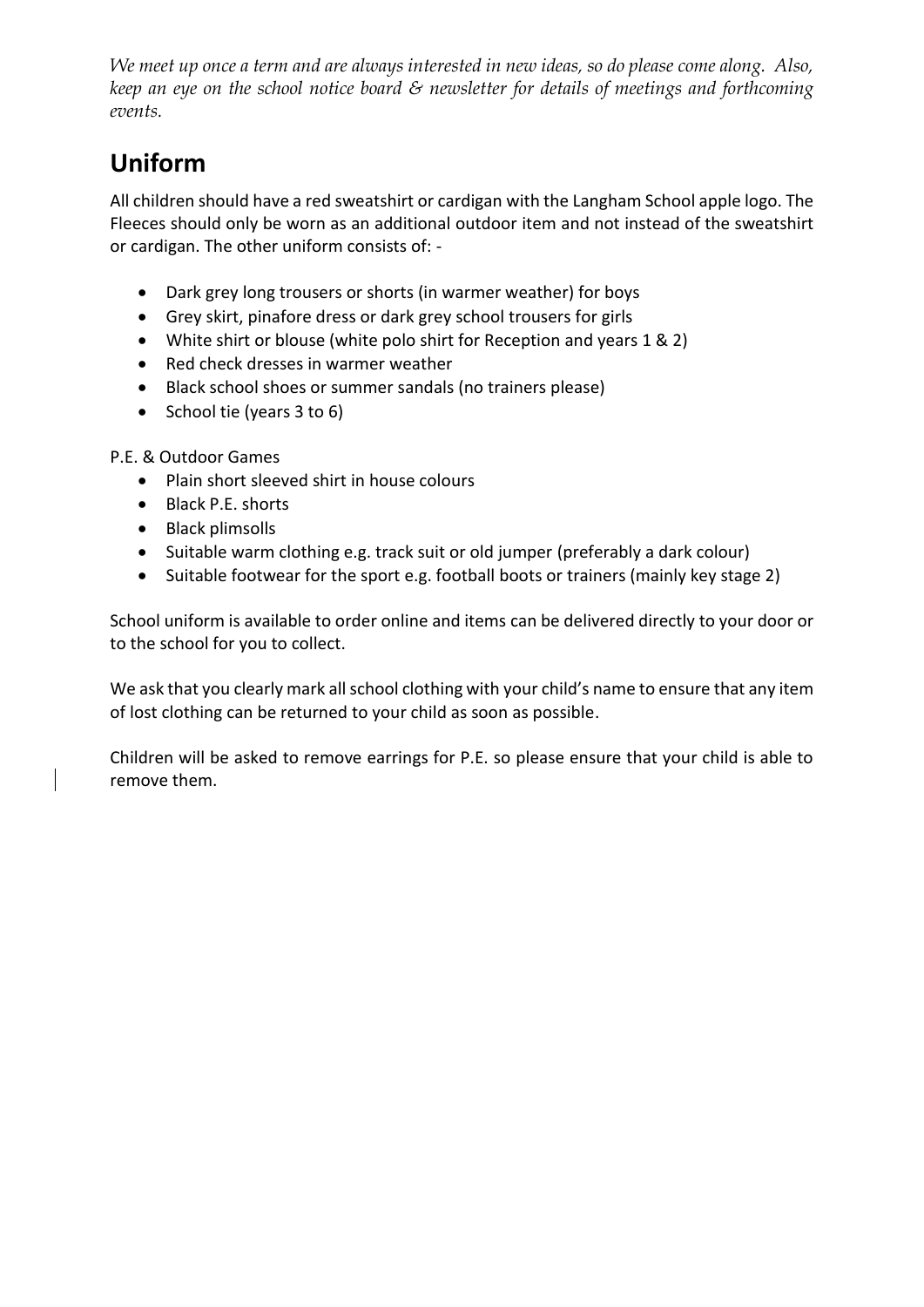## **Reporting Absences**

It is essential that we know whether your child is present in school or absent. All absences must be reported to the school office by 9:30 a.m. This can be done by calling the main school telephone number 01206 272266, selecting option 1



from the menu given and leaving a message on the answering machine detailing the reason for absence. Alternatively, you can email the school with the absence information [office@langham.essex.sch.uk](mailto:office@langham.essex.sch.uk)

Some childhood illnesses mean that it is not advisable for your child to be at school due to contact or being a risk to another child or member of staff. The school takes its guidance from Public Health England. In particular, after vomiting or diarrhoea, please ensure your child is kept away from school for 48 hours after the final bout. Please speak to the school office should you have any concerns.

We would encourage you to make any relevant medical or dental appointments outside of school time where possible. However, if you are unable to do this please ensure that you let your child's class teacher and the school office know in advance of the appointment.

### **School Term Dates**

You can download a copy of the calendar for this year from our website where you will also find a list of upcoming events.

| <b>Autumn Term:</b> | Wednesday 1 September 2021 - Friday 17 December 2021<br>Half Term 25 October - 29 October             |
|---------------------|-------------------------------------------------------------------------------------------------------|
| <b>Spring Term:</b> | Tuesday 4 January 2022 - Friday 1 April 2022<br>Half Term 14 February - 18 February                   |
| <b>Summer Term:</b> | Tuesday 19 April 2022 – Friday 22 July 2022<br>Half Term 31 May - 3 June, and May Bank Holiday, 2 May |

## **School Nurse**

The school nurse completes a check for height, weight, sight & hearing for all new reception children, and a height and weight check for Year 6 pupils. You will be written to directly by the school nurse regarding these checks and they are only conducted with your permission.